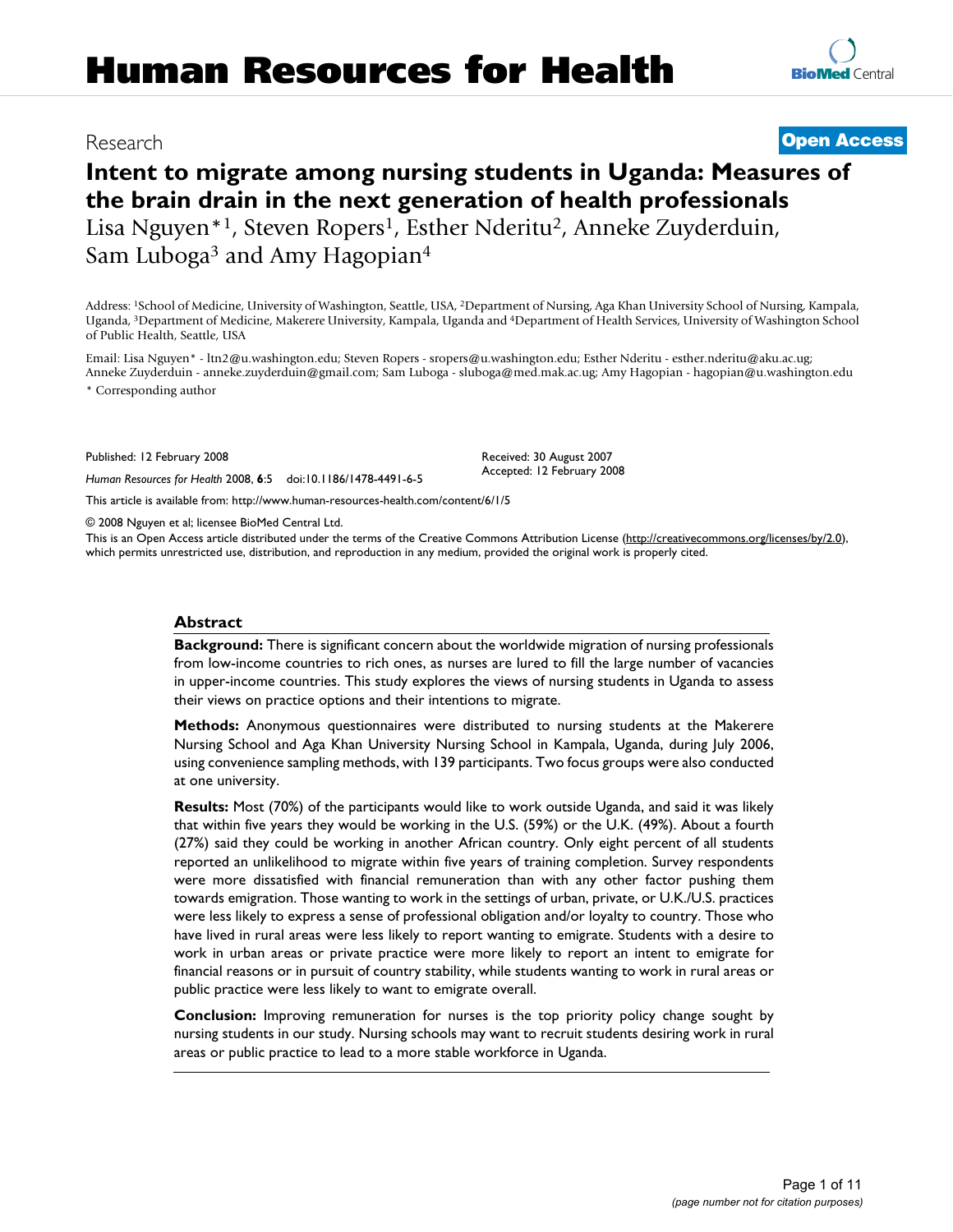# **Background**

Like sub-Saharan African countries, Uganda's 29 million people face huge health challenges, including HIV, malaria, TB, maternal mortality (880 per 100,000 live births) and child mortality (79 per 1000 live births) [1]. Uganda spends about 1.3 percent of its gross national product on health, or about \$23 per person per year. We conducted a study of nursing student career intentions in Uganda to gain an understanding of factors that could encourage nurses to practice in settings where they would most contribute to addressing this country's large health challenges.

Regardless of the ratio of nurses to the population, most countries around the world have declared themselves to be in need of additional nurses. Among those claiming a shortage is the United States (U.S.), which has 773 nurses to 100,000 population, and Uganda, with a dismal six nurses to 100,000 population [2]. Nurses in low-income countries are migrating to wealthier countries in search of better salaries, improved working conditions, and more opportunities for further training, resulting in a "brain drain." The predicted additional nurse requirements of the developed world are large enough to deplete the supply of qualified nurses throughout the developing world [3].

There is an established connection between adequate health worker staffing levels and positive care outcomes. The Joint Learning Initiative examined various measures of health care outcomes in countries around the globe, compared those outcomes to the number of health workers in the population, and determined that countries need at least 2.5 health workers per thousand population to achieve minimal health care coverage [4]. Sub-Saharan Africa needs 600,000 additional nurses to meet the average density for low-income countries, a goal unlikely to be achieved with the continued exodus of nurses from African countries [2]. Africa, with 24 percent of the global burden of disease, employs only three percent of all health professionals [\[5\]](#page-10-0). Nurses in Africa are arguably the most important health care workers available in most sub-Saharan nations, as they perform a broad range of tasks and are often working in settings where no other health workers, including physicians, are available [6]. Further exacerbating health disparities, African health professionals, not unlike their counterparts worldwide, prefer to work in urban areas over rural areas [7].

While there have been numerous studies on the exodus of nurses from Africa, these studies have primarily focused on the views of and the push/pull factors affecting nurses already in practice. Push factors for health workers include poor remuneration and conditions of service, civil unrest, lack of opportunities for postgraduate training, feelings of lack of respect/value placed in health workers by country/

system, and concern about poor governance and management of the health system [3,8-14]. Pull factors include opportunities for further training and career advancement, greater financial rewards and improved working conditions, availability of posts, job security and job satisfaction [3,9,11-14]. In addition, factors such as loyalty to country, sense of professional and pride, and expectations of depression have been mentioned in literature, but not yet studied [8]. There has not yet been a published study that elucidates nursing students' intentions and perceptions of emigration while they are still pursuing their educational training. Exploring students' conceptions allows a fresh plane of analysis and a new avenue of possible interventions to this problem. Information on the views of the next generation of nursing professionals can help shape policy at training institutions as well as at the governmental level.

This paper was intended to explore students' views on the factors that will influence their future practice locations, along three dimensions: rural/urban; public/private; and in Uganda, another African country or abroad. We created a conceptual framework illustrating the profiles of qualities associated with various practice preferences, based on our findings. This contribution to the literature is made in the interest of informing school admissions policies, scholarship policies, and approaches to training.

# **Methods**

Two of Uganda's 32 nursing schools participated in this study, Makerere Medical School and Aga Khan University. Both are located in the capital city, Kampala. In the 2005/ 2006 academic year, 168 nursing students were enrolled at Aga Khan, a private university, while 348 were enrolled at Makerere University, the largest public university in the country. These universities typically admit nurses seeking to upgrade their training from a lower-level "enrolled" status to a "registered nurse" and/or Bachelor of Science in Nursing status. Students in both institutions typically pay only a fraction of the cost of their education, as the institutions are both highly subsidized and students often receive scholarships. The study was conducted by two University of Washington medical students and their faculty preceptor during July 2006 using convenience sampling methods. Participation was voluntary and anonymous, including nursing students at any level of their education. The written survey consisted of 68 questions, most of them with closed-ended (five-point Likert) answer scales. Two focus groups were also conducted at Aga Khan University, consisting of eight to twelve volunteers each.

Questionnaires measured the influence of various factors associated with the intent to migrate by health care workers, identified from the literature. These included demo-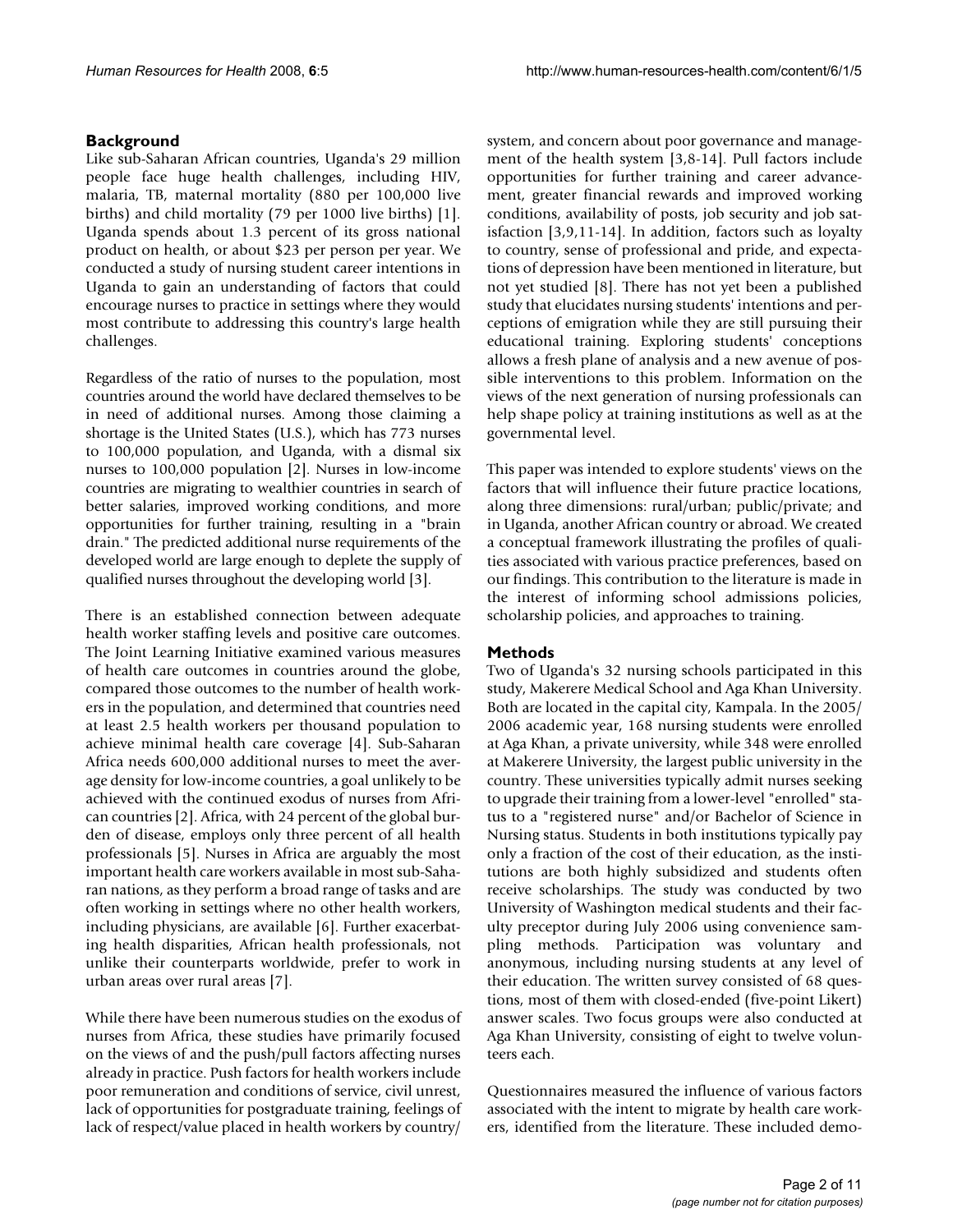graphics, stability and safety of the country, finances, sense of professional pride and obligation, future plans, and outlook of working conditions. Outcome variables for emigration included questions pertaining to emigration to the U.K., U.S., or another African country. Outcome variables for desired type of practice were questions relating to preference for working in urban or rural areas and public or private practice. All questionnaires were double-entered using Epi Info and analyzed statistically using SPSS v 14.0. Student's T-tests were performed, with significance defined as p value  $\leq 0.05$ . On the five-point scale, "4" or "5" were grouped together to create an "agree" category for many of the questions. An answer of "3" was considered to be neutral.

Focus groups were not tape recorded, but extensive notes were taken by hand and entered into a computer within 24 hours.

Human subjects approval was obtained from Ugandan National Council of Science & Technology, both participating nursing schools, and received an exemption from

the University of Washington Human Subjects due to minimal risk categorization.

# **Results**

We collected 158 questionnaires, the majority (60%) from Aga Khan. Table 1 summarizes the characteristics of the nursing students participating in this study. The majority were female (82%), with an average age of 32. Of these, 57 percent were in the process of attaining their diploma while 25 percent were earning their baccalaureate. About a third (35%) were in first year, 16 percent in second year, and 36 percent were in the third year of their programs. Non-respondents to each question were disregarded.

It is a limitation of the study that we do not have data on the level of nurse training in which each student was enrolled, nor the percentage of students who had government-subsidized education. We also were unable to conduct focus groups at Makerere for logistical and scheduling reasons, so our focus group data come only from the private university.

|                                  |                 | <b>Number of respondents</b> | <b>Percent of respondents</b> |
|----------------------------------|-----------------|------------------------------|-------------------------------|
| <b>School</b>                    | Aga Khan        | 95                           | 60.1%                         |
|                                  | Makerere        | 44                           | 27.8                          |
| Program                          | Diploma         | 90                           | 57.0                          |
|                                  | <b>Bachelor</b> | 39                           | 24.7                          |
| Year in school                   | Year I          | 26                           | 34.8                          |
|                                  | Year 2          | 57                           | 16.5                          |
|                                  | Year 3          | 20                           | 36.1                          |
| Gender                           | Female          | 130                          | 82.3                          |
|                                  | Male            | 16                           | 10.1                          |
| <b>Marital status</b>            | Single          | 70                           | 44.3                          |
|                                  | Married         | 74                           | 46.8                          |
| Area lived before age 17         | City            | 61                           | 38.6                          |
|                                  | Rural           | 86                           | 54.4                          |
| Ever live in rural area?         | Yes             | 130                          | 82.3                          |
|                                  | No              | 8                            | 11.4                          |
| Non-government primary<br>school | Yes             | 73                           | 46.2                          |
|                                  | <b>No</b>       | 77                           | 48.7                          |
| Father-tertiary education        | Yes             | 102                          | 64.6                          |
|                                  | No              | 49                           | 31.0                          |
| Mother-tertiary education        | Yes             | 66                           | 41.8                          |
|                                  | No              | 85                           | 53.8                          |
| From which region?               | Northern        | 22                           | 13.9                          |
|                                  | Southern        | 4                            | 2.5                           |
|                                  | Western         | 30                           | 19.0                          |
|                                  | Eastern         | 27                           | 17.1                          |
|                                  | Central         | 64                           | 40.5                          |
| Age $Avg = 31.6$                 | Age 20-30       | 51                           | 32.3                          |
|                                  | Age 31-40       | 54                           | 34.2                          |
|                                  | Age 41-50       | 15                           | 9.5                           |
|                                  | 51 and over     | 3                            | 1.9                           |

#### **Table 1: Respondent personal characteristics**

**Average number of children:** 1.8 kids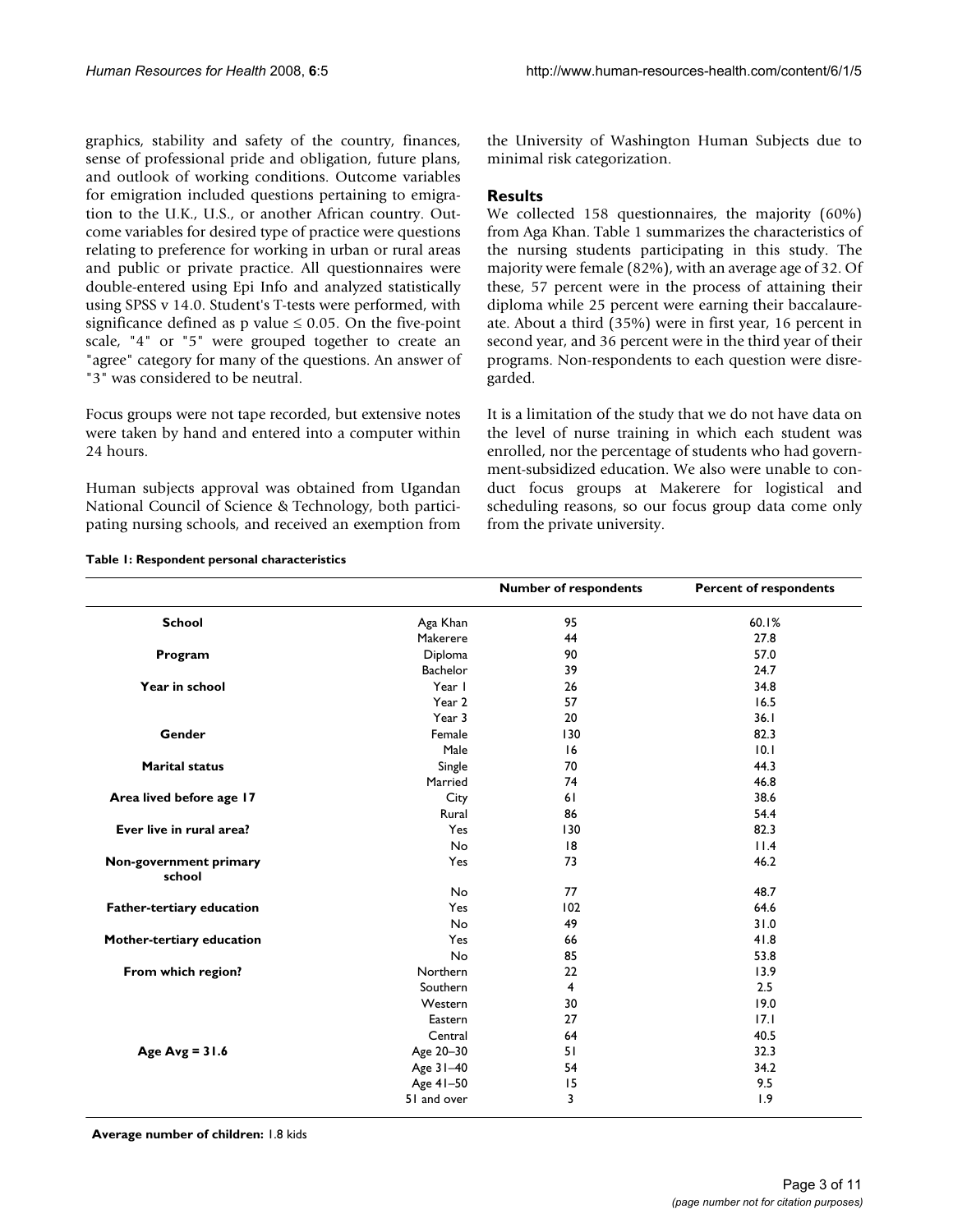## *Quantifying push/pull factors: finances, safety and stability, sense of professionalism*

Table 2 summarizes participants' general views of Uganda's safety and stability, the financial prospects for nursing professionals, and sense of professionalism. Only 30 percent of nursing student respondents thought Uganda had been stable over the last five years and 61 percent of respondents would prefer to move to a more stable country. While 39 percent of participants thought it was safe to work in urban Uganda, only 19 percent thought it was safe to work in rural Uganda. Financial satisfaction as a nurse was perceived to be highest in the U.S. or Canada (94% of respondents agreed), followed by Europe (89%), another African country (41%), then lastly Uganda (5%). When discussing the role of the nursing profession in their country, 88 percent of participants thought they made a difference in the country's well-being and that nurses were role models for other people. When asked about the obligations of students to "repay" their free, government-sponsored education, about 70 percent of the students said if the country had paid for a nurse's education, the nurse should stay in the country. Approximately half of the participants reported a desire to move abroad since childhood or before beginning nursing school.

# *Job outlook*

Table 3 compares students' opinions on expected working conditions in Uganda and abroad. There were no statistically significant differences between how students viewed their working situations if they were to work in Uganda as compared to abroad, but the data in most cases suggested a more satisfactory set of arrangements abroad, especially in the areas of overall job satisfaction and ability to support one's family. Students reported similar expectations in having family/social support, finding a job matched to skill, and being able to increase in job rank. Almost half (46%) said they would likely experience racism while working abroad. About a third (34%) thought it likely they would experience depression if working abroad while 30 percent thought it likely if working in Uganda.

In the focus groups, nursing students revealed the following dissatisfactions with working conditions in Uganda:

#### *• Too little pay*

Average nursing pay of 200,000 Ugandan shillings per month (the equivalent of \$115) was not enough to meet basic needs. A minimum of 500,000 Ugandan shillings (\$290) was suggested as a starting point to begin to meet basic needs, although some in the group argued that amount was insufficient to compensate for the risks and work involved in typical patient ratios. One participant said, "When you look at the nurses who are teaching you, they have nothing to show. They are not role models actually. If someone graduated in 1981, and doesn't have a house of her own or a good bank statement – why should I want to be like them? I want to go out and make money, and send money home to put my kids in the best schools in Uganda."

#### *• Inadequate equipment and supplies*

Often there were no gloves to protect nursing staff from body fluids and if working in a TB unit, there were no protective masks.

#### *• Poor benefits*

Nurses are often not insured or provided with health insurance by their employers.

#### *• Not enough public-sector jobs for nurses*

Nursing students reported many trained nurses are now working in supermarkets or as bar maids. The private notfor-profit sector (generally operated by Catholic, Protestant or Muslim Medical Bureaus) provides jobs for nurses, but some nurses said they are exploited there: "Patients in private hospitals are frustrating. They don't respect you or value you as a nurse."

### *• Nurses treated badly*

Many nursing students felt doctors often make nurses take blame for the doctors' own mistakes. They felt they had little job protection and they also cannot afford to hire lawyers to protect their rights. A nurse currently in the workforce reported that her employer does not forward her contributions to the National Social Security (retirement) Fund. Nurses are afraid to complain, because they could easily lose their jobs: "When you complain, they tell you to get out."

#### *Future work intentions*

Table 4 summarizes the students' plans for employment. Most (70%) of the participants would like to work outside Uganda, and said it was likely that within five years they would be working in the U.S. (59%) or the U.K. (49%). About a fourth (27%) said they could be in another African country. Only eight percent of all students reported an unlikelihood to migrate within five years of training completion. Approximately three in four (76%) reported they would return to Uganda if they were to work abroad.

A large majority (80%) said they would like to work in urban areas after completing their training, while only 29 percent would prefer work in rural areas. Working for the public sector was more favourable than the private sector (84% vs. 58%).

In focus groups, students favoured migration to the U.S. over the U.K. because they perceived gaining entrance to the U.K. to be too competitive. Most students learned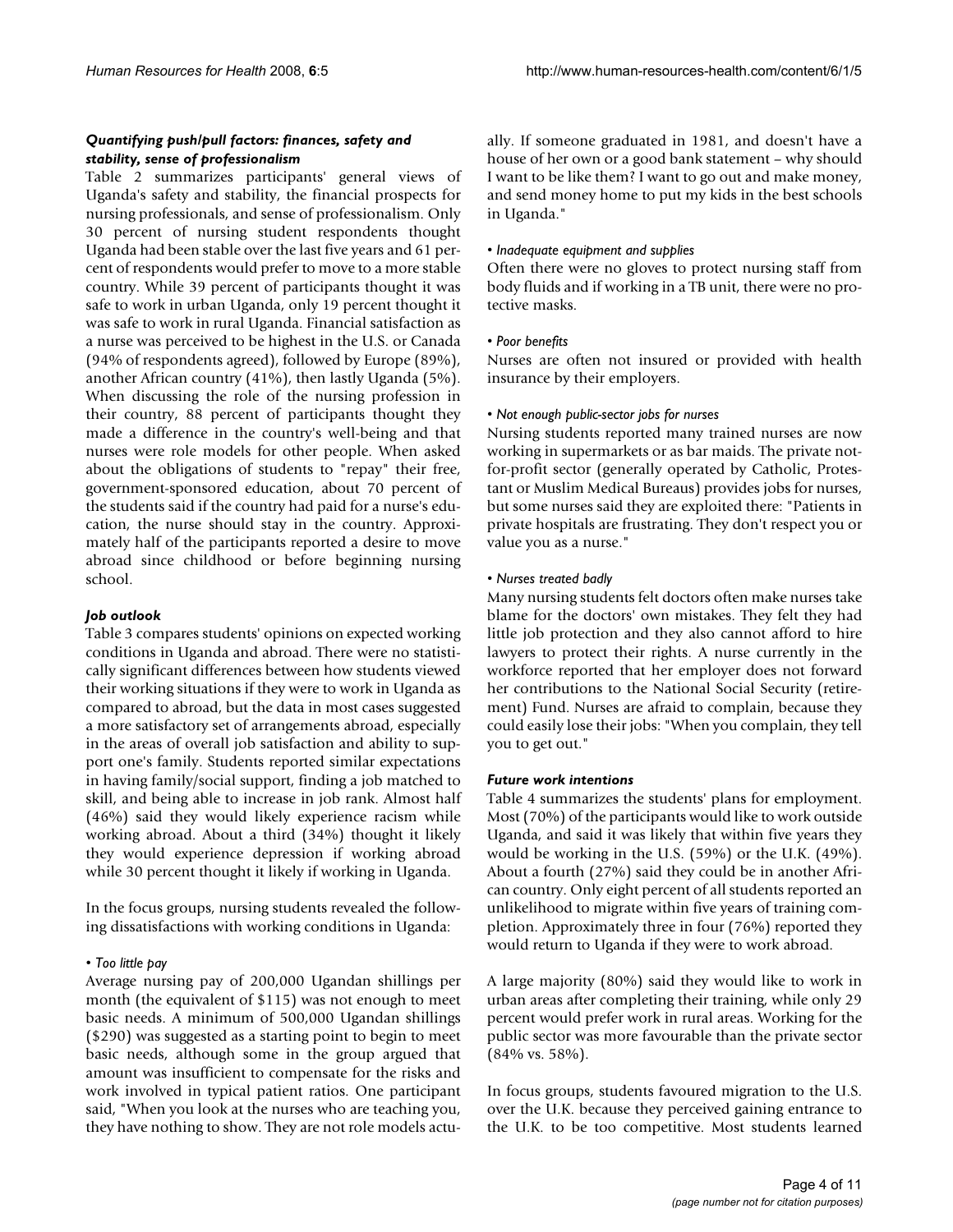#### **Table 2: Frequency/means summary table of general opinions**

|                                                                                                               | N   | Mean | % positive opinion* |
|---------------------------------------------------------------------------------------------------------------|-----|------|---------------------|
| <b>Stability &amp; safety</b>                                                                                 |     |      |                     |
| I would move to another country if<br>the country is more stable.                                             | 43  | 3.59 | 60.8                |
| How safe is it for a nurse to work in<br>urban Uganda?                                                        | 150 | 3.29 | 39.3                |
| How stable will the country be over<br>the next five years?                                                   | 149 | 2.99 | 35.6                |
| How stable has the country been over<br>the last five years?                                                  | 153 | 2.90 | 30.1                |
| How safe is it to work as a nurse in<br>rural Uganda?                                                         | 145 | 2.28 | 19.3                |
| <b>Finances</b>                                                                                               |     |      |                     |
| How financially satisfying is working as<br>a nurse in the U.S./Canada?                                       | 149 | 4.62 | 94.0                |
| How financially satisfying is working as<br>a nurse in Europe?                                                | 147 | 4.36 | 89.1                |
| I would move to another country if<br>the financial offer is better.                                          | 154 | 4.34 | 83.8                |
| How financially satisfying is working as<br>a nurse in other African countries?                               | 145 | 3.19 | 41.4                |
| How financially satisfying is working as<br>a nurse in Uganda?                                                | 153 | 1.65 | 5.2                 |
| <b>Stability vs. finances</b>                                                                                 |     |      |                     |
| I would move to another country if<br>the financial offer is better but the<br>country is less stable.        | 144 | 2.47 | 27.1                |
| I would move to another country if<br>the financial offer is worse but the<br>country is more stable.         | 149 | 2.34 | 23.5                |
| <b>Sense of profession</b>                                                                                    |     |      |                     |
| As a nurse, I am a role model for<br>other people.                                                            | 153 | 4.52 | 88.2                |
| As a nurse, I make a big difference in a<br>country's well-being                                              | 156 | 4.54 | 87.8                |
| <b>Responsibility to country</b>                                                                              |     |      |                     |
| If a country has paid for a nurse's<br>education, the nurse should stay in the<br>country to help the people. | 155 | 3.94 | 69.7                |
| If a nurse has paid for his/her own<br>education, he/she is not required to<br>stay in that country.          | 153 | 3.05 | 42.5                |
| Desire to move                                                                                                |     |      |                     |
| Moving abroad has been a desire of<br>mine since I was a kid.                                                 | 152 | 3.64 | 55.9                |
| Moving abroad has been a desire of<br>mine before I started nursing school.                                   | 155 | 3.34 | 51.0                |

\* "positive opinion" means answered 4 or 5 on a scale of 1 through 5.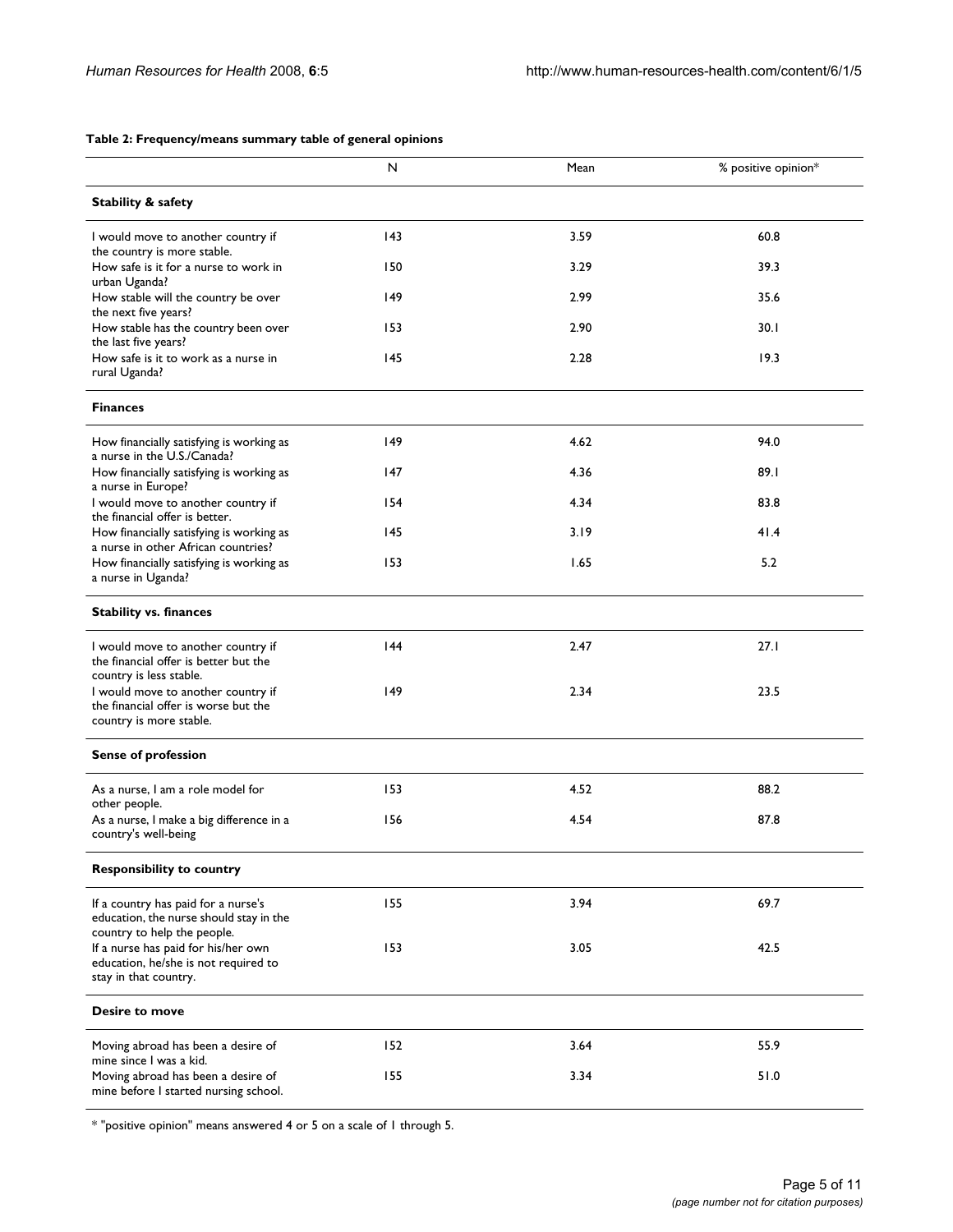|                                        | If you were to work in Uganda, how likely would<br>you: |           | If you were to work abroad, how likely would you: |           |
|----------------------------------------|---------------------------------------------------------|-----------|---------------------------------------------------|-----------|
|                                        | Mean                                                    | % likely* | Mean                                              | % likely* |
| Have control of your<br>practice?      | 3.91                                                    | 70.8%     | 4.00                                              | 72.1%     |
| Find a job matched to your<br>skill?   | 4.01                                                    | 70.4      | 4.02                                              | 77.9      |
| Be able to increase your<br>job rank?  | 3.86                                                    | 66.4      | 4.12                                              | 76.9      |
| Have family/social support?            | 3.59                                                    | 62.2      | 3.58                                              | 60.0      |
| Experience occupational<br>risk?       | 3.52                                                    | 54.6      | 3.45                                              | 56.4      |
| Be able to provide for your<br>family? | 3.35                                                    | 46.9      | 4.35                                              | 83.2      |
| Be satisfied with your job?            | 3.31                                                    | 44. I     | 4.18                                              | 83.0      |
| Experience depression?                 | 2.60                                                    | 29.8      | 2.77                                              | 33.8      |
| Experience racism?                     | N/A                                                     | N/A       | 3.14                                              | 46.4      |

#### **Table 3: Students' outlooks on working conditions in Uganda and abroad**

\*Answered 4 or 5 on a scale of 1 through 5 (1 = unlikely, 5 = very likely)

# **Table 4: Frequency/means summary table of future plans**

|                                                                                 | $\mathsf{N}$                                                                                                 | Mean                                        | % likely* |
|---------------------------------------------------------------------------------|--------------------------------------------------------------------------------------------------------------|---------------------------------------------|-----------|
|                                                                                 | Where would you like to work after you complete all of your training?                                        |                                             |           |
| Urban                                                                           | 2                                                                                                            | 4.21                                        | 80.2      |
| Rural                                                                           | 114                                                                                                          | 2.54                                        | 28.9      |
| Private                                                                         | 110                                                                                                          | 3.37                                        | 58.2      |
| Public                                                                          | 115                                                                                                          | 3.72                                        | 83.5      |
| In Uganda                                                                       | 2                                                                                                            | 3.82                                        | 63.6      |
| In another country                                                              | 126                                                                                                          | 3.94                                        | 69.8      |
|                                                                                 | What are the chances you will leave Uganda to work as a nurse within five years of completing your training? |                                             |           |
| In the U.K.?                                                                    | 138                                                                                                          | 3.26                                        | 49.3      |
| In another African country?                                                     | 119                                                                                                          | 2.54                                        | 26.9      |
| In the U.S.?                                                                    | 3                                                                                                            | 3.53                                        | 58.8      |
| Somewhere else?                                                                 | 2                                                                                                            | 2.69                                        | 34.7      |
|                                                                                 |                                                                                                              | Do you plan to seek post-graduate training? |           |
| Yes                                                                             | 138                                                                                                          | N/A                                         | N/A       |
| No                                                                              | 8                                                                                                            | N/A                                         | N/A       |
| If given the opportunity to go<br>abroad for further training,<br>would you go? | 156                                                                                                          | 4.74                                        | 91.7      |
| If you were to work abroad,<br>how likely would you return<br>back to Uganda?   | 120                                                                                                          | 4.16                                        | 76.1      |

\*Answered 4 or 5 on a scale of 1 through 5 (1 = unlikely, 5 = very likely)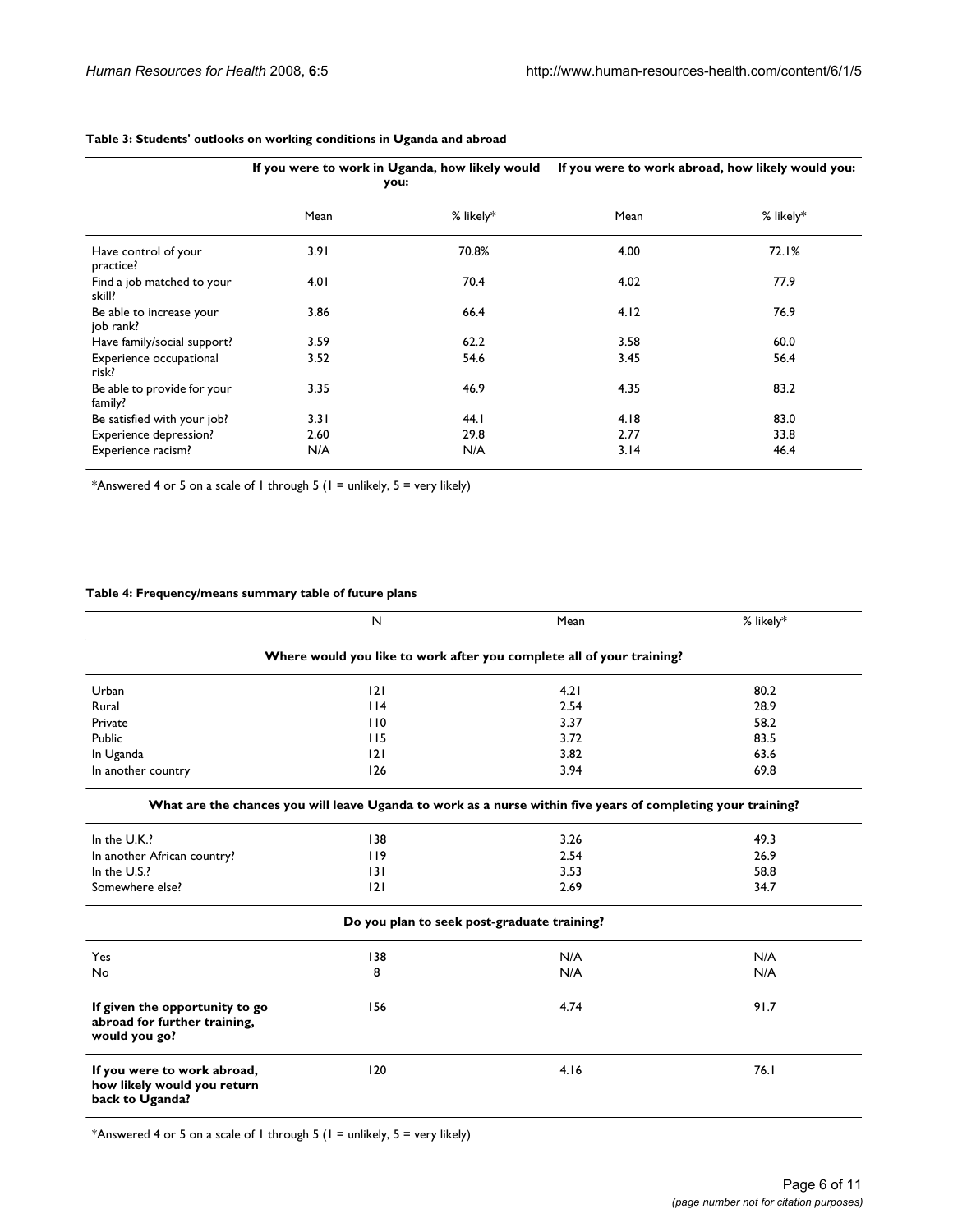about emigration opportunities from friends and colleagues who had already emigrated. They stated that emigration information was not readily available or accessible. One student even reported she had misrepresented herself at the U.K. embassy to get information about a work permit visa because she felt officials would disapprove of her emigration if they knew she was a nurse.

Nursing students expressed wariness over companies that promised opportunities abroad, citing a recent incident in which a government official was using the government office to recruit nurses for job opportunities abroad, collecting money from the nurses, but never providing the job opportunities. The students claim that the incident has been reported, but the government has done nothing about it yet.

Students reported the importance of family as a reason to stay in Uganda: "If pay is good, then I don't think nurses will think of leaving. People want to stay with their families, but then they sacrifice to go."

# *Urban-inclined nursing student versus rural-inclined nursing student*

Those inclined to work in rural areas would not be motivated to emigrate out of concern about country stability or financial incentives, in direct contrast to those intending to work in urban areas ( $p \le 0.05$ ) (see Table 5). Ruralbound nursing students were the only ones to say pay in the U.S. or Canada would bring low satisfaction ( $p \leq$ 0.01), and to register a higher sense of professional pride, believing that they were important role models ( $p \le 0.05$ ). Ironically, they were also the sub-group that expected to experience depression when working in Uganda ( $p \le$ 0.02). Demographically, rural-bound nursing students tended to be older ( $p \le 0.04$ ).

Urban-bound students were associated with an interest in private practice and had wanted to emigrate since before starting nursing school ( $p \le 0.01$ ). They would emigrate for financial incentives and country stability ( $p \le 0.01$ ).

# *Private-practice nursing student versus public-practice nursing student*

Like their rural-bound counterparts, nursing students seeking work in public practice also believed they were role models for other people ( $p \le 0.01$ ) (see Table 6). In addition, public-minded students also believed nursing students should stay in country if the country paid for the nurse's education ( $p \le 0.02$ ). Although these students reported wanting to work in Uganda, they were also associated with wanting to move abroad since childhood ( $p \leq$ 0.01). Country stability was more important than financial incentives for those wanting to work in public practice  $(p \le 0.05)$ . Demographically, those wanting to work in public practice had more children ( $p \le 0.04$ ).

**Table 5: Profile comparison between nursing students wanting to work in an urban vs. rural area**

| Profile: wants to work in an urban area                                                                                                                                                                                                                                                     | Profile: wants to work in a rural area                                                                                                                                                                                                                                                                                                                                                                             |
|---------------------------------------------------------------------------------------------------------------------------------------------------------------------------------------------------------------------------------------------------------------------------------------------|--------------------------------------------------------------------------------------------------------------------------------------------------------------------------------------------------------------------------------------------------------------------------------------------------------------------------------------------------------------------------------------------------------------------|
| 80.2% responded "highly likely" to work in an URBAN area<br>• Would emigrate for financial reasons and country stability<br>• Believes pay in U.S./Canada brings high satisfaction<br>• Has desired to move abroad since before starting nursing school<br>• Would work in private practice | 28.9% responded "highly likely" to work in a RURAL area<br>. Would not emigrate for financial reasons or country stability<br>• Believes pay in U.S./Canada brings low satisfaction<br>• Believes he/she is a role model for other people<br>• Would not work in private practice or<br>• Would not work in another country<br>• Expects depression when working in Uganda<br>• More likely to be an older student |
|                                                                                                                                                                                                                                                                                             |                                                                                                                                                                                                                                                                                                                                                                                                                    |

**Table 6: Profile comparison between nursing students wanting to work in private vs. public practice**

| Profile: wants to work in a private practice              | Profile: wants to work in a public practice                                                      |
|-----------------------------------------------------------|--------------------------------------------------------------------------------------------------|
| 58.2% responded "highly likely" to work in private sector | 83.5% responded "highly likely" to work in public sector                                         |
| • Would emigrate to a more stable country                 | . Would emigrate to a more stable country even if financial offer is                             |
| • Would emigrate for financial reasons                    | worse                                                                                            |
| • Believes pay in U.S./Canada brings high satisfaction    | • Believes he/she is a role model for other people                                               |
| • Expects job dissatisfaction when working in Uganda      | • Believes nursing students should not emigrate if country has paid for<br>the nurse's education |
|                                                           | • Would like to work in Uganda                                                                   |
|                                                           | • Has desired to move abroad since childhood                                                     |
|                                                           | • Expects to increase in job rank if working abroad                                              |
|                                                           | • Plans to continue with post-graduate training                                                  |
|                                                           | • Attended a governmental primary school                                                         |
|                                                           | • Has I or more children                                                                         |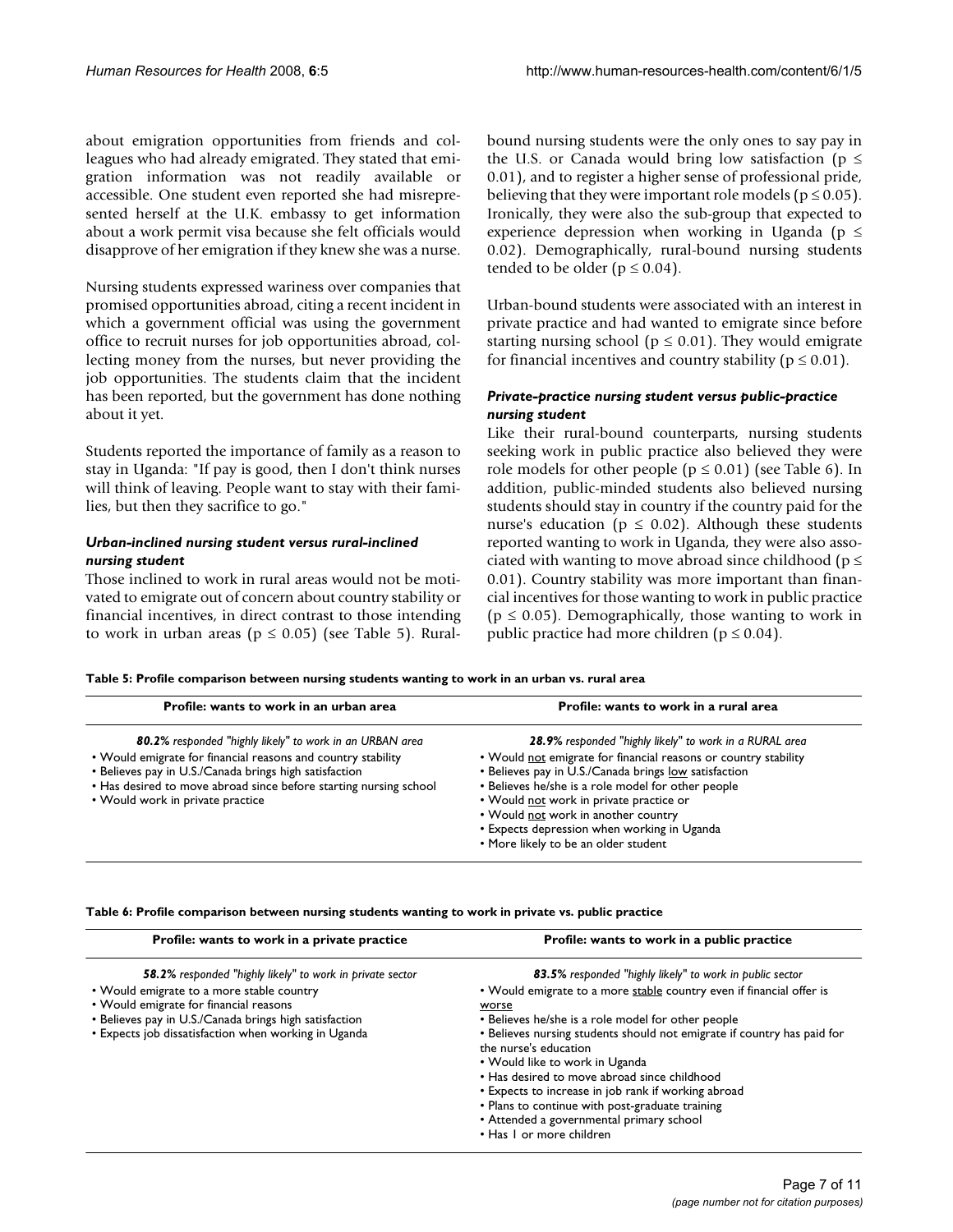For those wanting to work in private practice, country stability and finances were both important factors that would encourage emigration ( $p \le 0.01$ ). Those wanting to work in private practice also were more likely to expect dissatisfaction with their job in Uganda ( $p \le 0.02$ ).

# *Students preferring to work in the U.K., U.S., or African country*

Nursing students attracted to the U.K. had the least affinity for working in rural areas, having not lived in a rural area prior to age 17, and expecting it to be unsafe to work in rural Uganda ( $p \le 0.05$ ) (see Table 7). They also were more likely to anticipate a favourable working situation abroad, including control over their practice, being able to provide for their family, and having family/social support ( $p \le 0.01$ ). U.K.-bound students also reported a desire to move abroad since childhood ( $p \le 0.01$ ).

Students seeking to move to the U.S. expressed a high value for stability, even if the financial incentives were worse ( $p \le 0.04$ ).

Expectations shared by both groups of students intending to emigrate to the U.K. or U.S. were of having a positive outlook of working conditions abroad, including finding a job matched to skill, ability to increase in rank, and job satisfaction ( $p \le 0.01$ ). These students also expected occupational risk if working abroad ( $p \le 0.05$ ). Students seeking to move to the U.K. or U.K. had mothers who had completed tertiary education ( $p \le 0.05$ ).

Nursing students intending to work in another African country believe they are role models for other people ( $p \leq$ 0.02) and are more likely to be male. They are attracted to higher pay in other African countries ( $p \leq 0.01$ ) and believe that they would not have control of their practice if working abroad ( $p \le 0.05$ ). No particular African country destination dominated the answers to this open-ended question.

# **Discussion**

# *Push/pull factors*

This study identified financial remuneration as more important to student nurses than all the other push/pull factors we measured. This concurs with literature suggesting that compensation constitutes the most basic influence on retention of health professionals [7,15]. While 30 percent of respondents had a positive opinion about Uganda's safety and stability, only five percent of respondents thought that working as a nurse in Uganda was financially satisfying. Ugandan nurses earn less than \$100 per month, compared to an average \$3000 in the U.S [16]. In a 2004 report, Uganda's nursing wages were reported to be the lowest among a set of comparable sub-Saharan countries [16].

Generally, the threat from civil unrest, public protests, demonstrations and political violence is gauged to be low in Uganda, with the exception of northern Uganda, where the Lord's Resistance Army operates [17]. The average age of students, more than 30 years, would date them to having been reared during the 1970s, when Idi Amin's rule of Uganda led to chaos and prosecution of intellectuals; this may influence their sense of the nation's stability and safety.

Outlook on working conditions in Uganda compared to those abroad were not statistically significant, although in

**Table 7: Profile comparison of nursing students wanting to emigrate to the U.K., U.S., or another African country within five years of graduation.**

| <b>U.K.-bound characteristics</b>                                                                                                                                                                                                                                                                                                                                                                                                                                                                                             | <b>U.S.-bound characteristics</b>                                                                                                                   |  |
|-------------------------------------------------------------------------------------------------------------------------------------------------------------------------------------------------------------------------------------------------------------------------------------------------------------------------------------------------------------------------------------------------------------------------------------------------------------------------------------------------------------------------------|-----------------------------------------------------------------------------------------------------------------------------------------------------|--|
| <b>49.3%</b> responded "highly likely" to emigrate to U.K.<br>• Believes it is unsafe to work in rural Uganda<br>• Would emigrate to a more stable country<br>• Believes pay in Europe brings high satisfaction<br>• Has desired to move abroad since childhood<br>• Would not want to work in a rural area<br>• Expects control over practice, having family/social<br>support, providing for family if working abroad<br>• Is not from the central (urban) region of Uganda<br>Did not live in a rural area prior to age 17 | 48.8% responded "highly likely" to emigrate to U.S.<br>. Would emigrate to a more stable country even if financial offer is                         |  |
| Overlapping characteristics between U.S.- & U.K.-bound                                                                                                                                                                                                                                                                                                                                                                                                                                                                        | African country-bound characteristics                                                                                                               |  |
| • Would emigrate for financial reasons<br>• Expects job matched to skill, able to increase                                                                                                                                                                                                                                                                                                                                                                                                                                    | <b>26.9%</b> responded "highly likely" to emigrate to another African country<br>• Believes pay in other African countries brings high satisfaction |  |
| in rank, & job satisfaction if working abroad                                                                                                                                                                                                                                                                                                                                                                                                                                                                                 | • Believes he/she is a role model for other people                                                                                                  |  |
| • Expects occupational risk if working abroad                                                                                                                                                                                                                                                                                                                                                                                                                                                                                 | • Expects not to have control over practice of working abroad                                                                                       |  |
| • Had mother who completed tertiary education                                                                                                                                                                                                                                                                                                                                                                                                                                                                                 | • Male gender                                                                                                                                       |  |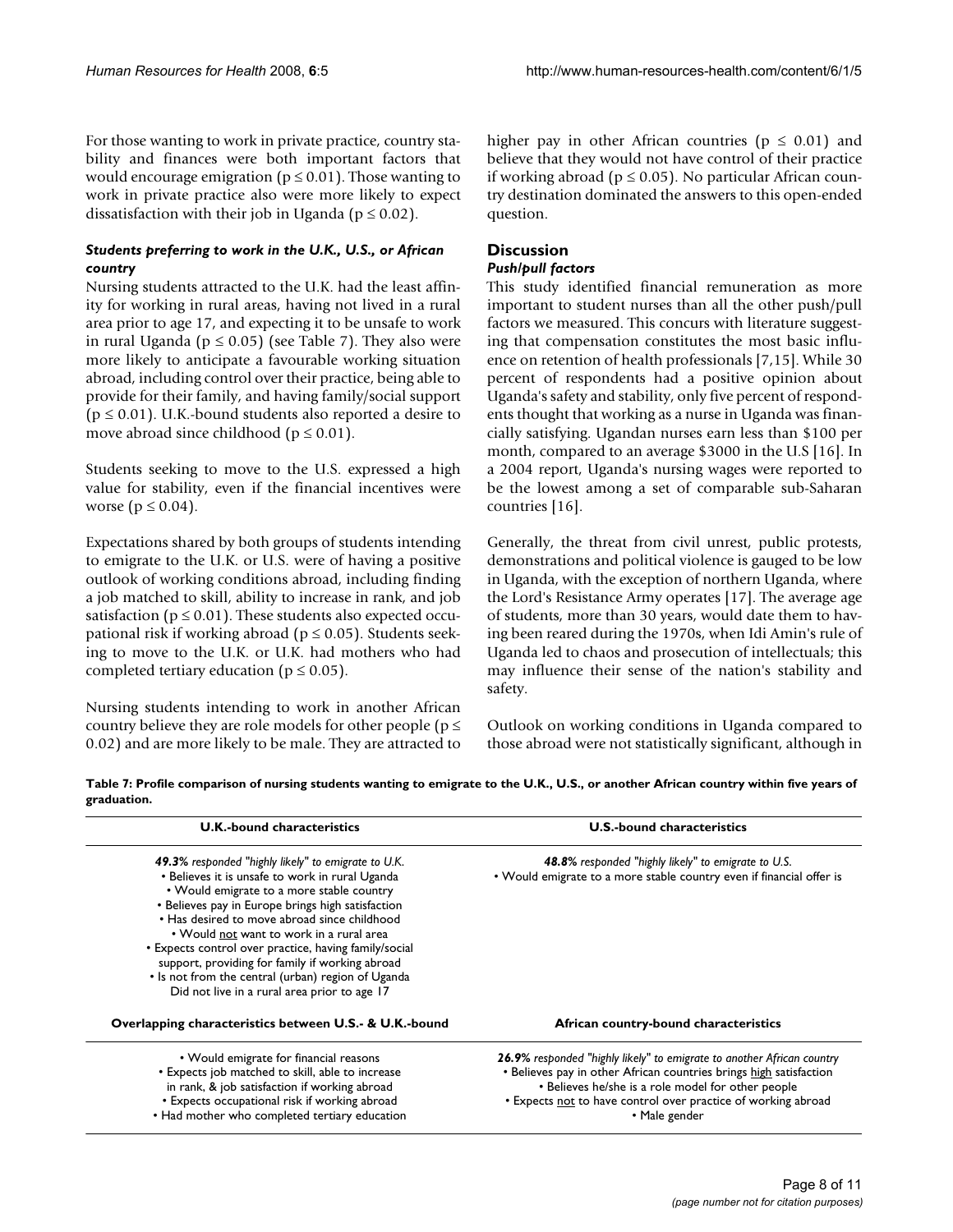most cases suggested a more satisfactory set of arrangements abroad. Students had similar expectations about being able to control their practice, find a job matched to their skill level, experience depression as well as having family and social support in both locations. This suggests that decreasing the pay gap between Uganda and other countries would be more immediate in stemming nursing dissatisfaction than improving working conditions because students' expectations of working conditions in Uganda and abroad were comparable.

#### *Intent to migrate*

We found 70 percent of nursing students expressed an intent to migrate out of Uganda. The percentage of nursing students desiring to emigrate is substantially higher than the rate reported for established health workers by the World Health Organization's Africa Regional Office (27%) [18]. Students are, of course, a more mobile and younger population, and would be expected to report different intentions than established health workers. Although the intent to migrate was high, three in four (76%) reported they would return to Uganda after working abroad. This again seems to imply that finances are the main motivation for emigration. If differences in working conditions and country stability were the main motivators, we would expect that students would not want to return since these factors would likely remain unchanged in the time they were away from Uganda.

Students in our study, as revealed by both the questionnaire and the focus groups, reported having a stronger desire to emigrate to the U.S. or Canada than to the U.K., which would be a new direction for most of Uganda's health worker migrants. Traditionally, the trajectory for most migrants has been to the U.K. rather than the U.S. In our study, students reported they perceived entrance into the U.S. to be easier than the U.K. because there were already too many foreign nurses in the U.K.

These findings, coupled with provisions under consideration by the U.S. Congress, which would lift restrictions on nurse migrants to the U.S., could spell a significant new exodus for Ugandan nurses, especially new graduates [6]. This is of particular concern because the U.S., unlike the U.K., has yet to develop ethical recruitment guidelines that limit the aggressive recruitment of health workers from low-income countries. Since 1998, foreign-trained nurse entrants to the U.S. nurse sector have increased at a rate faster than that of U.S.-educated new nurses [3]. This has not been the result of a lack of interest on the part of would-be nursing students in the U.S., as more than 11,000 qualified students were denied admission to nursing schools in 2003 as the result of limited capacity [3].

#### *Future practice locations*

It was not a surprise to discover that students preferred to work in urban over rural areas (80% versus 29%). Uganda Ministry of Health statistics report that 64 percent of all nurses and midwifery professional cadres work in Uganda's central (most urban) region, where only 27 percent of the population resides [19]. However, student preference for the public sector over the private sector (84% vs. 58%) was surprising as it is different from developed countries where health workers seem to prefer to work in the private sector [20]. Our nursing students expressed a clear preference for public sector jobs, and expressed dismay that some of their fellow nurses were working in unrelated jobs, such as bar maid. A country cannot hope to retain nurses if there are not enough jobs to employ them. There are no data on the actual percentage of nurses now working in non-nursing jobs.

### *Factors influencing preference for future practice locations*

When analyzing factors influencing students' preferences for future practice locations, a pattern emerged, separating those who intended to emigrate and those who did not. From the findings in this study, we created a conceptual framework to illustrate the career intentions of student nurses, based on correlations with student attitudes and expectations. See Figure 1. The most basic division is that students wanting to work in urban areas, private practice or abroad would emigrate for any number of reasons, including financial reasons and country stability, while those wanting to work in rural areas do not express a desire to emigrate. Those wanting to work in public practice would emigrate only for country stability. Students wanting to emigrate abroad would not wish to work in rural areas.

On a more complex level are correlations of practice location with personality factors, demographics and personal opinions. A sense of professional pride and loyalty to country were factors that also separated those who wished to work in rural areas from those wanting to work in urban areas, private practice or abroad. Students wanting to work in public practice or another African country were similarly associated with a sense of professional pride and loyalty to country. Those wanting to work abroad were the only sub-group of students associated with having a more positive outlook of working conditions abroad and had mothers who had completed tertiary education, suggesting a higher socioeconomic status. Rural-bound students tended to be older, which might suggest that they have greater family responsibilities and therefore a lower desire for emigration in contrast to someone who is younger [7]. Of all sub-groups, rural-bound students also expected to experience depression if they stayed to work in Uganda,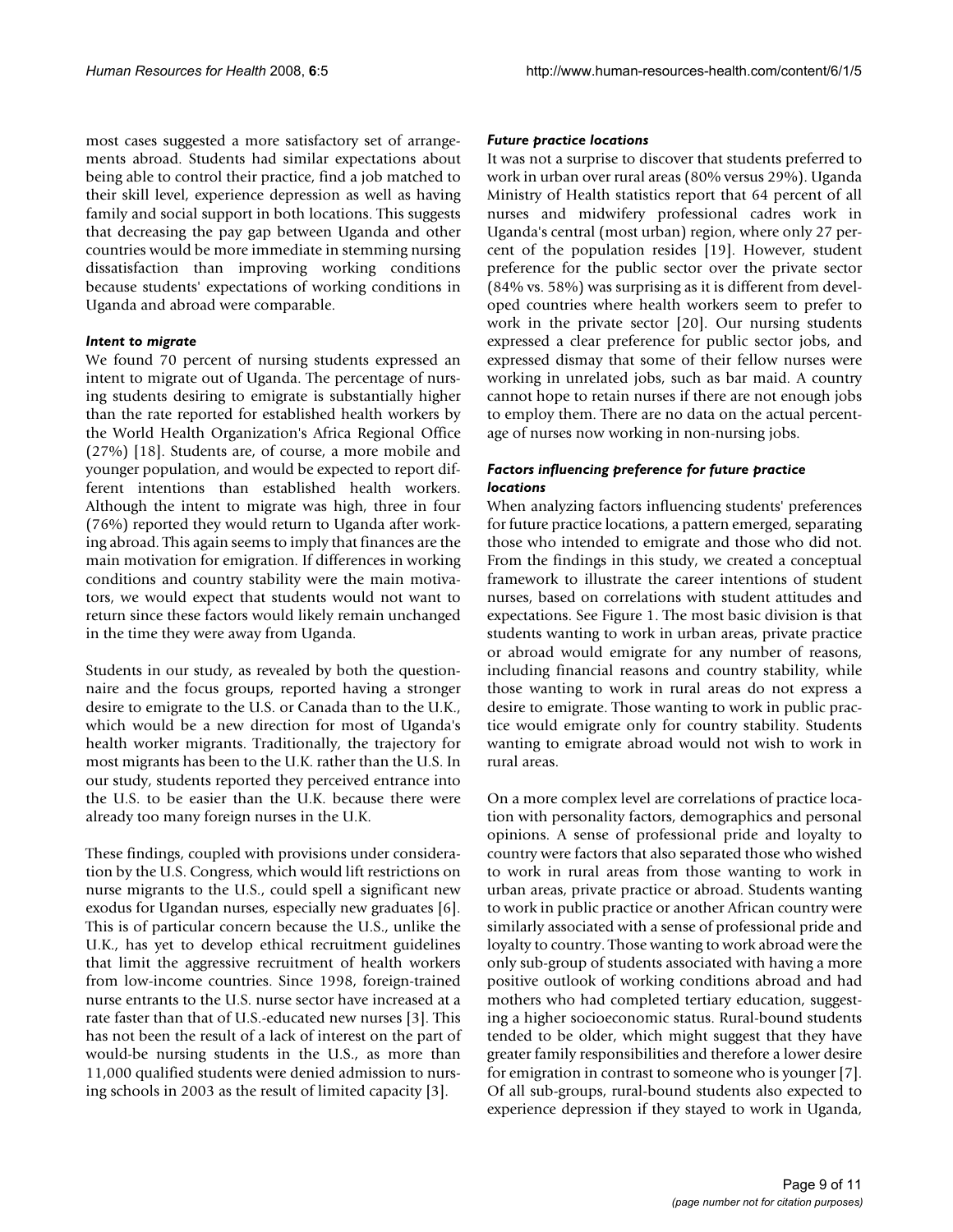### Belief s/he is a role model Nurses should stay if gov't paid for their education Governmental primary school



# Figure 1

**Conceptual model of factors influencing Ugandan nursing students' practice intentions**. Source of data for model: Surveys and focus groups of nursing students at Uganda's Makerere and Aga Khan Universities; July, 2006.

suggesting that they are knowingly expecting hardships in their future rural practice.

This creates a new policy implication, that the government and nursing schools may want to court a particular "profile" of student associated with a lower tendency to emigrate and a higher sense of loyalty to the country when choosing whose education to subsidize or admit to nursing school. In our study, these were the students who wished to work in public practice or a rural area, the latter of which had no intention to emigrate. Students inclined towards public practice additionally believed that nursing students should stay in country if the country paid for the nurse's education. Government funding for nursing education could thus be prioritized towards these types of students, as opposed to being based solely on academic test scores. In this manner, governmental resources would be retained within country. Preferential admission based on a particular profile has been a strategy utilized for many years by numerous U.S. medical schools in an attempt to increase the number of physicians working in rural areas [21]. In South Africa, a study also found that rural-origin medical students were more likely to choose rural careers than urban-origin students. It recommended the selection criteria to be reviewed with regard to rural origin and

career aspirations [22]. Admitting students with a commitment to rural areas in Uganda would meet the need for more nurses in rural areas as well as stem the number of nurses emigrating from the country as these are the students least likely to emigrate, based on our study.

# **Conclusion**

This paper is among the first to study nursing student perceptions towards emigration. It is also among the first to utilize a questionnaire in an attempt to quantify the importance of a push/pull factor. Among push/pull factors, students prioritized remuneration over all other factors, including job outlook, country stability or safety.

Students are attracted to public-sector work, although they perceive a shortage of public sector jobs. Government focus on providing more jobs and compensation in the public sector could be associated with a reduction in intent to migrate.

Students inclined towards rural practice or the public sector are less likely to desire emigration and express a higher sense of loyalty to their country. Their recruitment could lead to a more stable workforce in Uganda by increasing the number of nurses who choose to stay in Uganda as